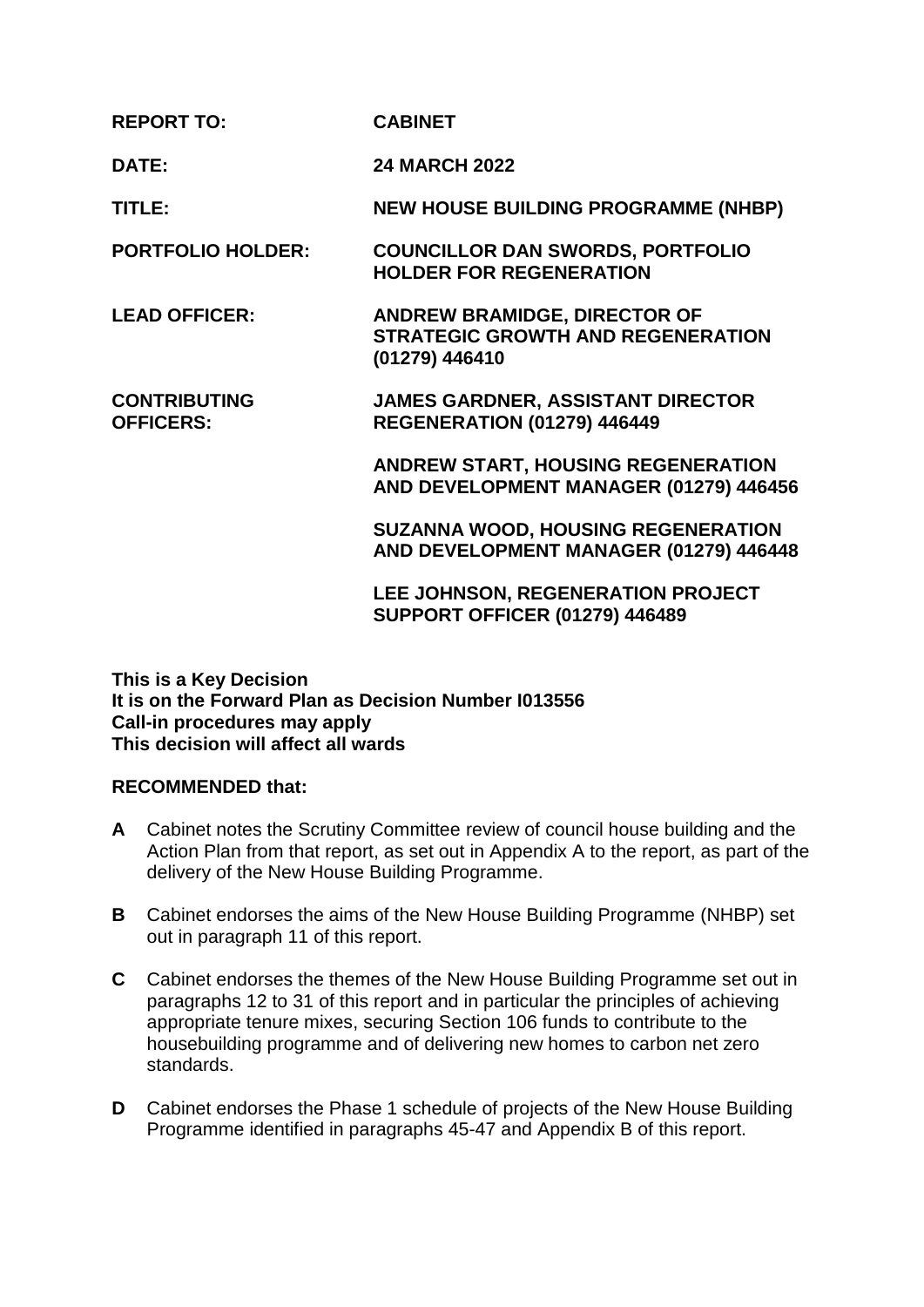**E** Cabinet notes that, before commencement, each individual scheme will be reported back to Cabinet showing viability and affordability in the context of the General Fund or Housing Revenue Account as appropriate (as set out in paragraphs 32-42).

# **REASON FOR DECISION**

- **A** Both the Council's Housing Strategy and Local Plan identify an affordable housing need of 3,400 dwellings between 2011 and 2033. Much of this will be provided on-site by developers, particularly on the large strategic sites. But there is also a requirement for the Council to deliver more social housing for residents on the Council's housing register.
- **B** The Council's Corporate Strategy has set out a bold ambition to build an increased amount of Council housing for rent to local residents. This report sets out a programme for delivering that over the next five years, which will be updated and reported back to Cabinet on an annual basis, including an update on the Scrutiny Committee Action Plan.

## **BACKGROUND**

- 1. As evidenced in the Council's new Housing Strategy 2022-2027, housing need continues to increase in Harlow as house prices continue to climb. As at 7 January 2022, there were 5209 applications on our Housing Register with the highest need for 2 and 3 bedroom houses.
- 2. This report outlines the review of council house building delivery in recent years along with our plans to accelerate this in the coming years. In 2015, the Council successfully delivered a scheme for social rent let to those on the Council housing register. This scheme delivered 18 x 2 and 3 bedroom houses through the Pathfinder programme.
- 3. In 2021, work started on site at Bushey Croft. This scheme utilised a redundant parking area and will provide 16 x 2 and 3 bedroom houses for social rent ready to let in April 2022. A smaller site at 4 The Hill will deliver a further 2 homes for social rent also in April. Funding was gained for Bushey Croft through Homes England's Affordable Housing Programme 21/26 whilst 4 The Hill was funded via the Council's borrowing capacity.
- 4. These developments have all been designed to meet the highest priority needs on the housing register. However, they only provide housing for a very small number and our programme needs to be accelerated and over the next five years new housing delivery will be measured in hundreds of new homes. The New House Building Programme, however, also represents more than just accelerated delivery it also represents a change of approach and an expansion in the ways in which the Council will seek to develop new housing.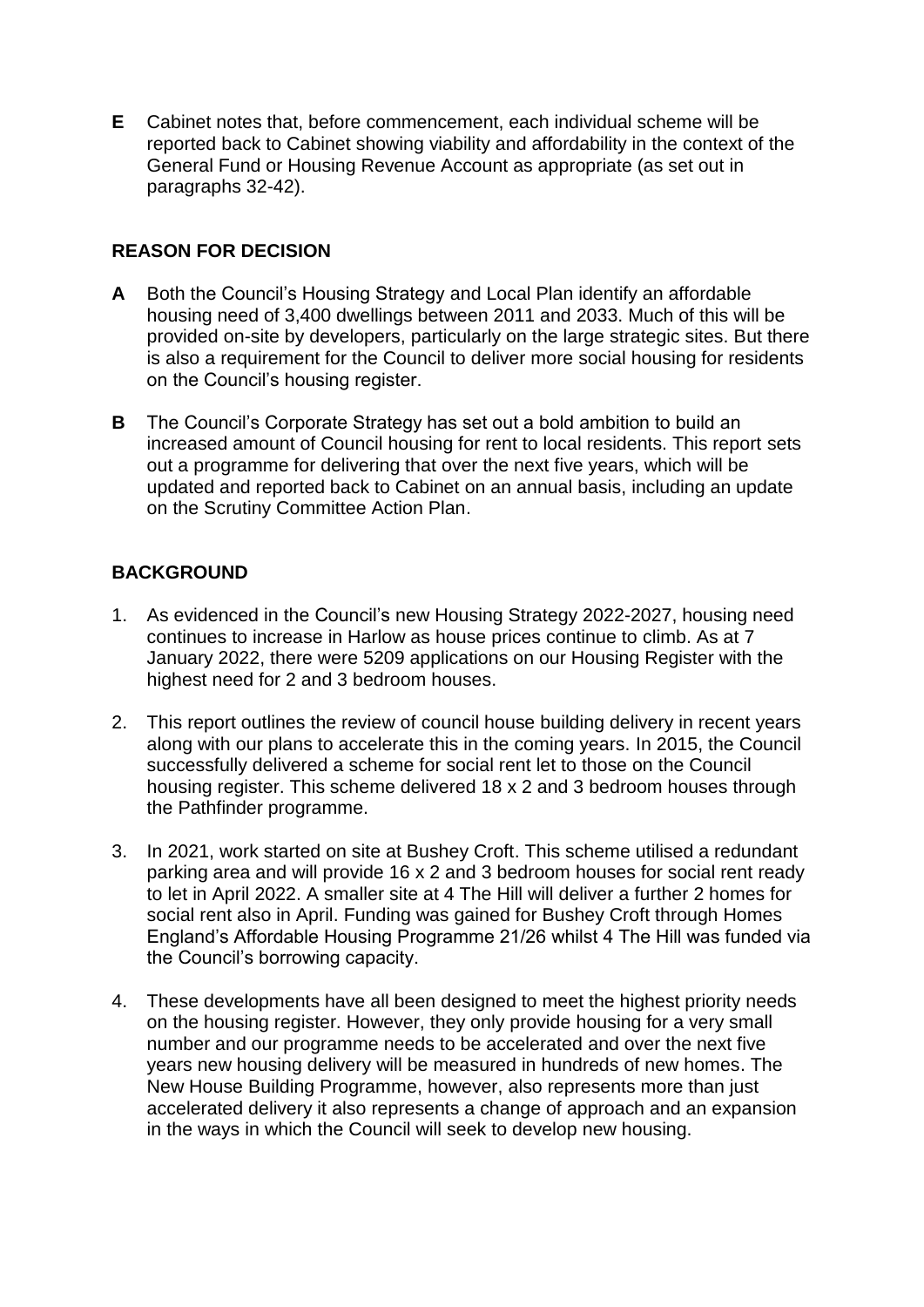5. As these schemes near completion, a review has taken place as to how to take forward a new programme. The review follows the February 2022 Scrutiny Report recommendations on council housebuilding and the existing schemes at Bushey Croft and The Hill. There are clear lessons to be learnt and these are set out in paragraph 11 and Appendix A.

Following the review, a New House Building Programme has been designed setting out some overarching aims along with a number of themes and principles as well as Phase 1 and Phase 2 of the delivery programme.

### **ISSUES/PROPOSALS**

### **Review of council house building and implementation of Scrutiny Report recommendations**

- 6. The Council has undertaken an internal review following the commencement of schemes at 4 The Hill and Bushey Croft, as set out in paragraph 2, 3 and 4. The review has focussed on what lessons can be learnt from the process of delivering those schemes and what needed to be done to massively scale up the council's house building programme.
- 7. Lessons learnt from existing schemes: Key critical success factors are the early establishment of the objectives of each development in terms of customer need, completion of all survey work at an early stage to identify suitable sites and the early engagement of utility providers. All of these are issues that are built into the process for site identification, validation and delivery. Additionally, experience has shown the complexities of delivering very small projects. Therefore, consideration will now be given to packaging up smaller sites into larger projects to secure economies of scale and to create efficiencies in the project management process.
- 8. Scrutiny report recommendations and subsequent action: In March 2021 the Scrutiny Committee recommended to Cabinet that the recommendations set out in the Delivery of Council House Building programme scrutiny report presented by appointed consultants be adopted. There are a total of 20 recommendations contained within the report covering both strategic and operational aspects. Since the adoption of the report, the Regeneration, Housing and Planning teams have worked together on progressing the recommendations to help support creation of the New House Building Programme. Appendix A highlights the progress made on each of the recommendations.
- 9. Key recommendations from the Scrutiny Committee report focus on ensuring a better understanding of housing need, the development of annual targets, a clear process for identifying suitable sites, consideration of non-Council owned sites, increased staffing capacity and project management expertise, earlier discussions with Planning colleagues and reviewing good practice schemes from elsewhere. All these points are addressed in the New Housebuilding Programme and have been or are in the process of being implemented.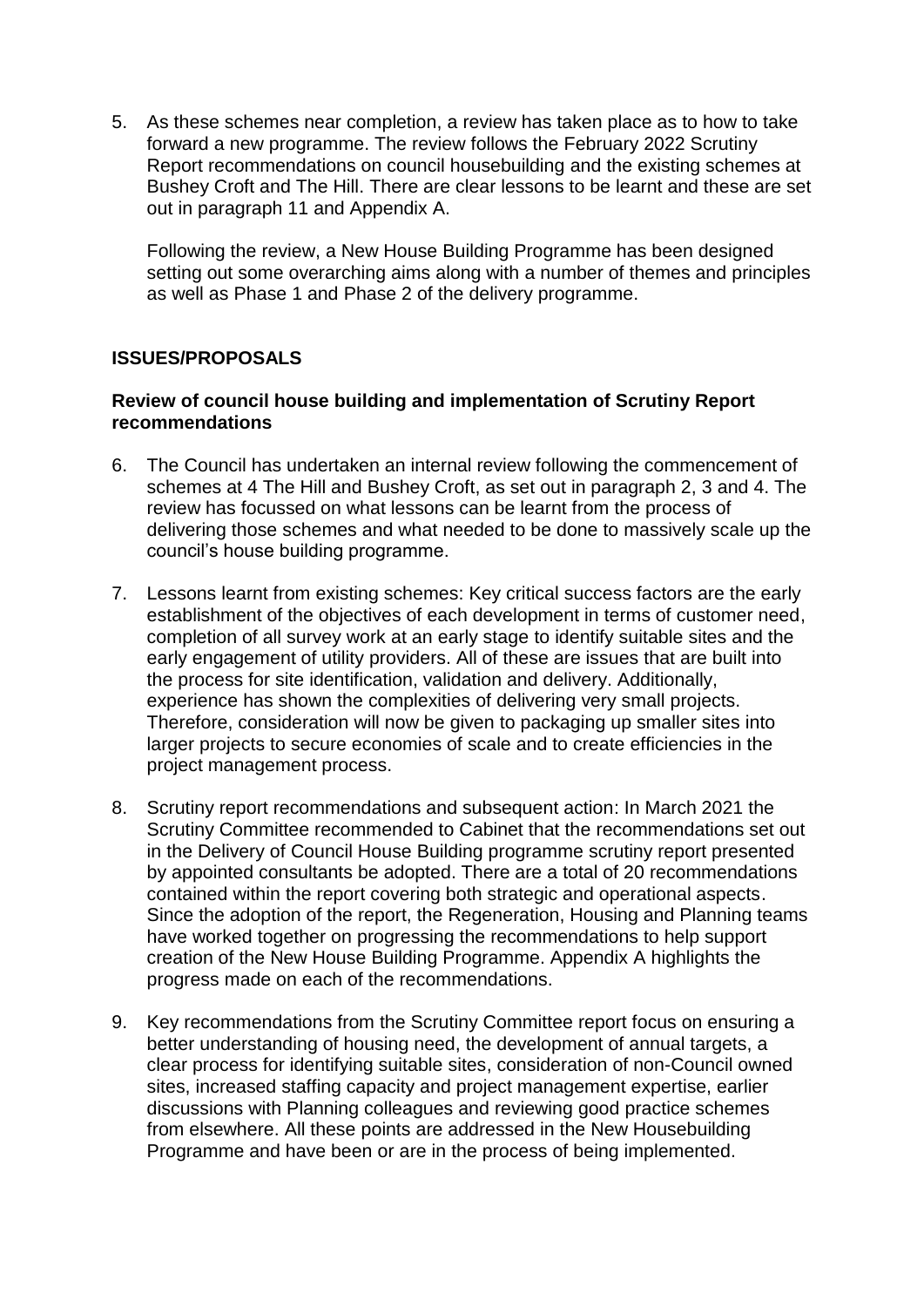10. Outcomes: The lessons learnt as part of the internal review have been reflected in the New House Building Programme, as have all 20 recommendations from the Scrutiny Committee report. These measures are considered to have significantly strengthened the New House Building Programme and to ensure that the new programme both meets the Council's Corporate Strategy ambitions and does so in the most efficient and effective ways.

## **Aims and targets of the New House Building Programme**

11. In order to ensure that the NHBP does not drift and that the Council is delivering on its Corporate Strategy ambitions, a clear set of aims and targets have been set out for the NHBP.

## **Aims**

- a) To significantly increase the number of new homes built by the Council over the next five years;
- b) To restore pride in the town through renewal and the development of new housing to meet local needs;
- c) To build a range of housing types and tenures that will meet local needs, which will include Council housing at social rent, housing for sale, shared ownership and housing for affordable rent, ensuring new developments meet Gibberd's original principles;
- d) To build housing at the highest quality levels achieving carbon net zero and seeking to exceed the standards set out in the Harlow Design Guide;
- e) To ensure value for money with every project in line with industry norms and in line with the funding constraints within which the Council has to operate.
- f) To improve social value for Harlow residents and businesses through the provision of employment and apprenticeship positions through the housebuilding programme and the utilisation of local SMEs.

# **Targets**

- a) 99 new socially-rented Council houses to be built over the next two financial years with an aspiration to be at Stage 3 of the development process, as outlined in paragraph 12, within the next financial year.
- b) The production of a detailed Phase 2 programme by March 2023 identifying plans for more than 200 additional homes

# **New House Building Programme themes and principles**

12. Property types: Historically, the Council has only built social rented housing to let to those on Harlow Council's housing register. All the Phase 1 schemes of the NHBP identified in this report will deliver to this tenure. The NHBP will seek to deliver a range of unit types that are appropriate for the nature of the need that exists in the town. Predominantly, this will see the delivery of 2 and 3 bedroom houses. However, other specialist needs will also be identified according to the nature of the site. For example, the scheme at The Yorkes is to be developed as a collection of seven 1 and 2 bedroom bungalows.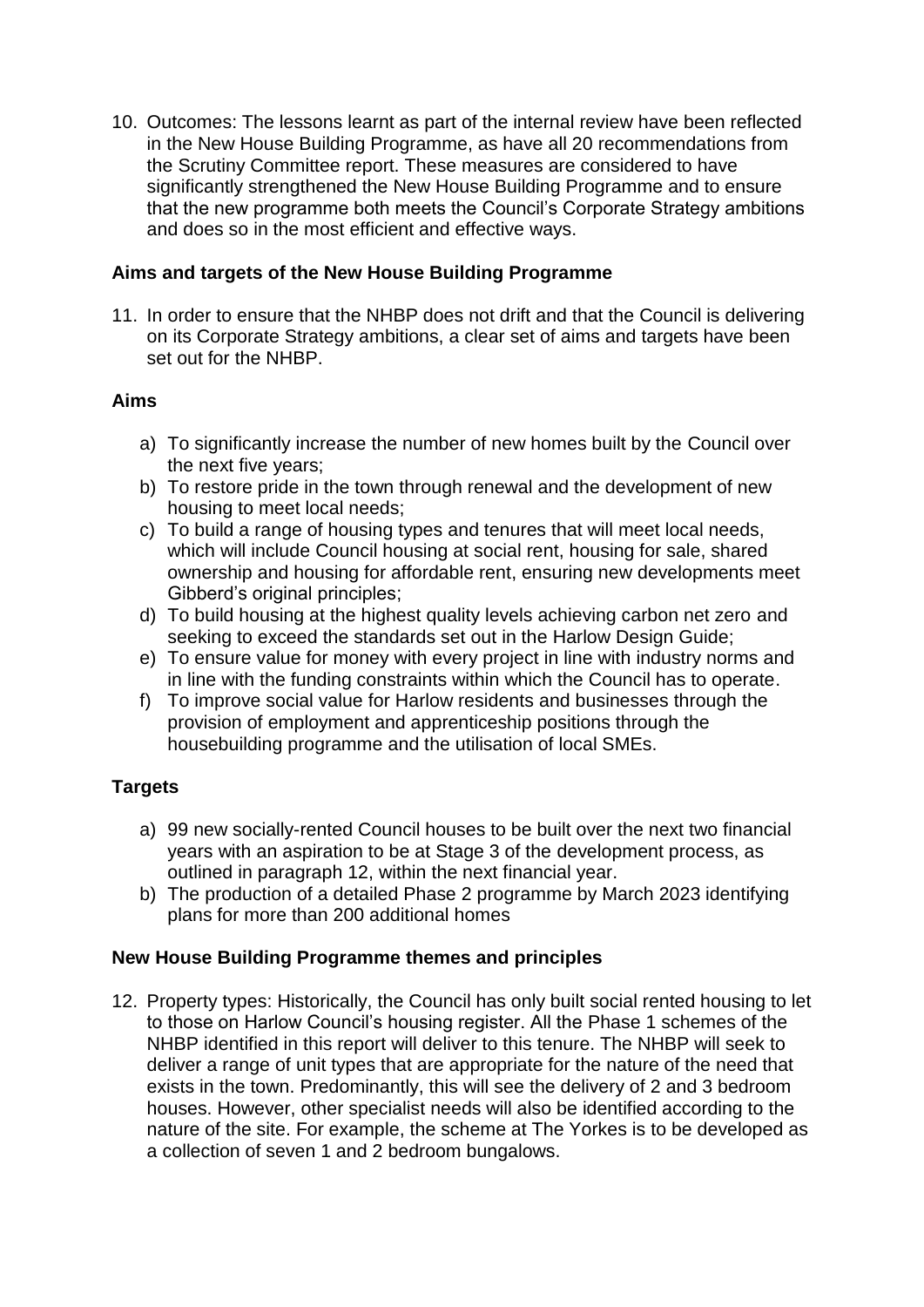- 13. Tenure types: The move to offering Shared Ownership properties, in addition to the rented portfolio, is to be explored and could be through the use of a Registered Provider to act as our day-to-day management arm, as well as other options. The purchase of Shared Ownership properties has become extremely popular with First Time Buyers as this allows a relatively affordable step on to the property ladder with a much-reduced deposit, typically 5% of the first equity purchased which is typically 25%. However, this varies and can be negotiated at offer stage, with the remaining equity covered by rental payments. This would offer much needed housing for those that would otherwise not qualify for social or affordable rented properties but who are not able to purchase on the usual open market.
- 14. Future phases of the Programme will also look at opportunities for mixed tenure development, including market sale. Equally, the potential development of some schemes at affordable rent levels will also be explored where this is required to ensure viability. In itself, particularly on larger sites, this is a desirable outcome in terms of creating mixed communities. However, it also creates the opportunity to generate income from private sales that can then be recycled into subsidising further social rented properties. Also, the development of some properties at affordable, as opposed to social, rented levels may enable more schemes to come forward since this will improve viability.
- 15. A further proposal will be developed and brought to Cabinet for a future discussion on this issue.

### **Net Zero and best practice developments**

- 16. The NHBP will support the Council's carbon reduction targets by adopting low carbon, low energy and water efficient standards. This is in support of Objective 2 of the Council's current Climate Change Position Statement which states "To achieve Net Zero emissions from all homes and the built environment within Harlow." The provision of energy efficient/low carbon homes will reduce the running costs for tenants, which will help reduce fuel poverty, enable tenants to have more money to pay for other essentials, potentially resulting in reduced levels of rent arrears and supporting the Council's aim of social inclusion.
- 17. Delivering new Council homes to Net Zero standards will immediately create additional social value since these homes will be cheaper to heat for their tenants. This will also have a long-term impact since any new homes that is built to Net Zero standards now will mean few homes having to be retrofitted, at a likely much higher cost, by the Government target of 2050.
- 18. Delivering carbon neutral housing does add additional costs to the development, typically 5%-10% above construction costs, and this needs to be explored as the programme progresses. Cabinet is asked to endorse the principle that it recognises that costs may be higher in the short to medium term to develop carbon neutral housing, but that this is offset by the contribution that this makes to achieving the goals of the Council's emerging Climate Change Strategy.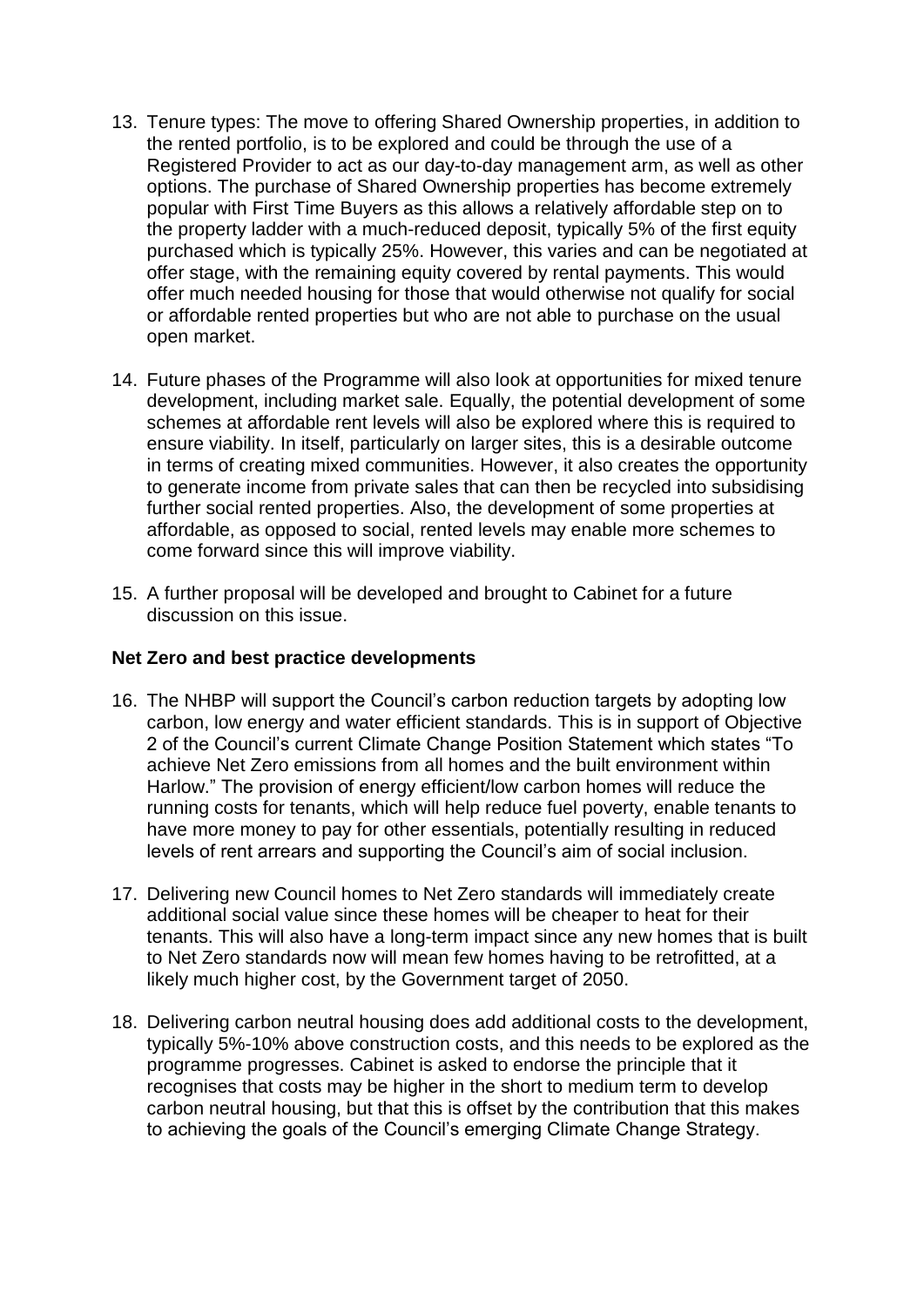- 19. To achieve carbon neutrality the Council will explore best practise examples for spatial use, accommodation quality, modern methods of construction and amenity provision. These lessons will be incorporated within future Harlow schemes to ensure that the Council is benefiting from innovation within the construction and design industries. The Council will also seek to include Electric Vehicle charging points in all new developments as standard.
- 20. It is believed that by leading with best practice, the standards in private development will also improve in line with the Council's own standards as set out in the Housing Strategy 2022-27.
- 21. Examples of best practise in varying forms can be found nationwide including:
	- Agar Grove Camden <https://cip.camden.gov.uk/agar-grove>

Largest Passivhaus scheme in the country and biggest project in the Community Investment Programme. The development includes:

216 council homes 37 homes at Camden Living rent Communal gardens New play areas Shops, a café and a community hall

 Goldsmith Street – Norwich <http://www.mikhailriches.com/project/goldsmith-street/#text>

Passivhaus scheme being delivered by Norwich City Council as to produce 100% social housing to include 48 houses and 48 apartments.

 Kidbrooke Park Road – Greenwich <https://www.hta.co.uk/project/kidbrooke-park-road>

Kidbrooke Park Road is the regeneration of a brownfield site to create 117 well designed homes with public realm and a nursery that caters to both residents and public. The proposed scheme will be 100% affordable and achieve net zero carbon.

• Z-Pods – Bromley - <https://www.zedpods.com/bromley>

In partnership with the London Borough of Bromley, construction will soon commence for a full turnkey project for 25 homes for tenants currently in temporary accommodation. The scheme is an exemplar for the benefits of using a volumetric build system on constrained sites, enabling a town-centre car park to be developed whilst preserving nearly 80% of the existing parking spaces, which would not have been possible using a traditional construction approach.

 Wingfield Road – Derbyshire [https://hdawards.org/scheme/16356\\_scheme-2/](https://hdawards.org/scheme/16356_scheme-2/)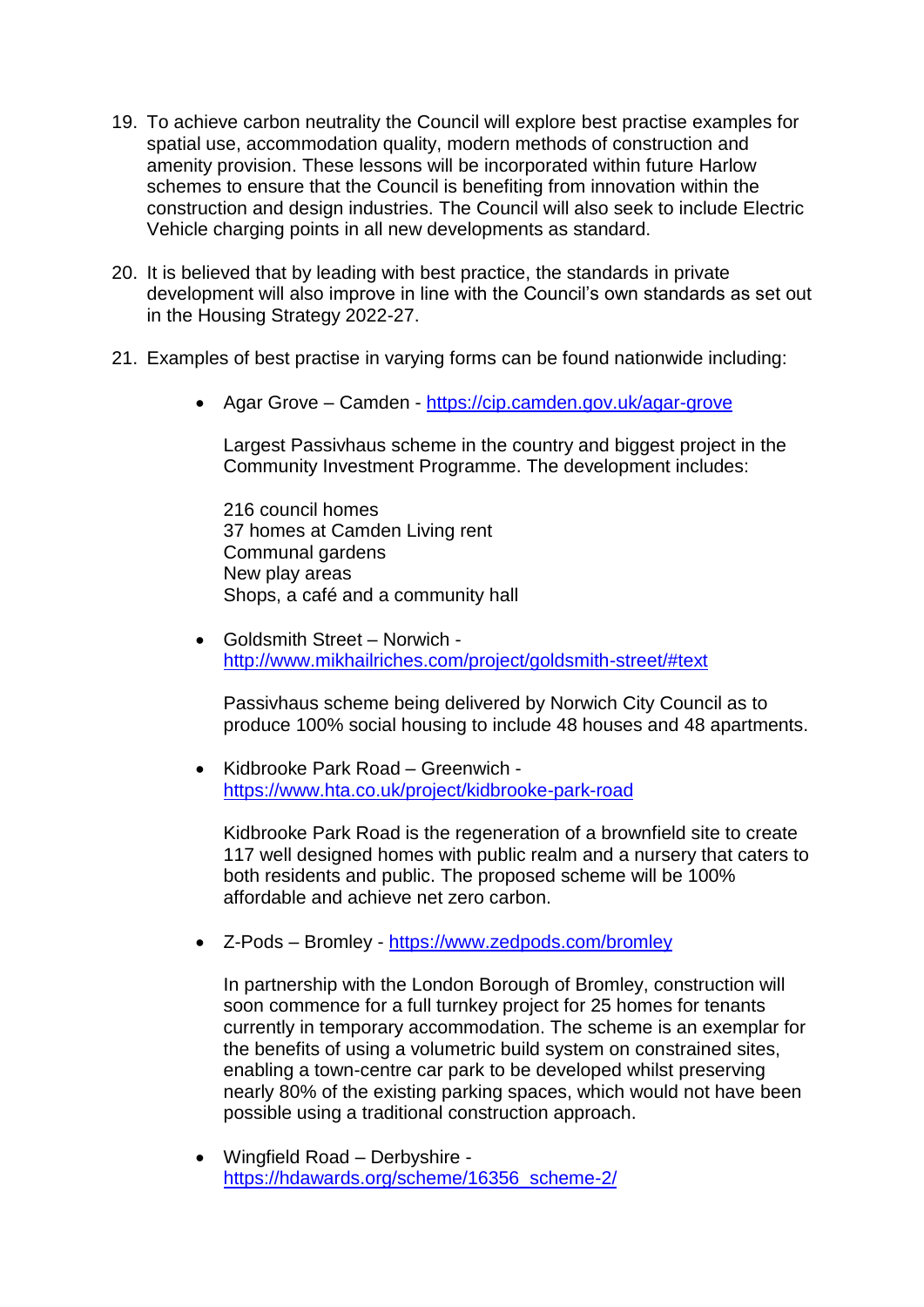This development provides 11 family houses for affordable rent in a mix of two and three bedroom units in the village of Grassmoor, Derbyshire. These timber frame houses are located on the eastern edge of the village on a rural exemption site within greenbelt.

 Poole Park Road – Plymouth [https://hdawards.org/scheme/14807\\_scheme/?sf\\_data=all&sf\\_paged=3](https://hdawards.org/scheme/14807_scheme/?sf_data=all&sf_paged=3)

The overarching objective of the project is to transform the estate from all flats to a mixture of flats, houses and community spaces that create a sustainable and vibrant place to live. The scheme will produce 32 x 1 bed flats: 70 x 2 bed flats: 55 x 2 bed houses: 47 x 3 bed houses.

• Branch Place – Hackney - [https://hdawards.org/scheme/7724\\_scheme-](https://hdawards.org/scheme/7724_scheme-2/?sf_data=all&sf_paged=5)[2/?sf\\_data=all&sf\\_paged=5](https://hdawards.org/scheme/7724_scheme-2/?sf_data=all&sf_paged=5)

The project is a sustainable mixed-tenure neighbourhood of highquality homes across two buildings, significant public realm improvements, undercroft car parking, playable landscaping and community areas. The scheme will produce 70 x Social Rent, 11 x Intermediate Rent & 35 x Private Sale dwellings.

### **Value for money**

- 22. The Council is committed to delivering value for money in every stage of the scheme. Much of this is focussed on ensuring that unnecessary spending is not authorised. For example, all relevant Council departments are engaged at every stage of the process to ensure that every scheme is in keeping with planning guidance and budget constraints, whether HRA or General Fund. This picks up a key recommendation from the Scrutiny Committee that there is appropriate dialogue between Planning and Regeneration officers to ensure that money is not spent on designs that are not in keeping with planning guidance, resulting in abortive costs.
- 23. Value for money will clearly be a central issue in the decision to proceed with any given project. This will be measured against industry benchmarks for the delivery of new housing with each development subject to the production of a detailed cost plan by an independent Quantity Surveyor. Value for money assessments will be undertaken at two stages in the process in accordance with the staged approach to project delivery set out in paragraphs 32-42 below. The first assessment at Stage 1 will enable a decision to be made as to whether or not a project should proceed to detailed design. The Stage 2 assessment will then follow the design process and will be part of any submission to Cabinet to give formal approval to proceed to contract.

# **Funding models**

24. Harlow Council has been successful in obtaining substantial grant funding through the *Affordable Homes Programme 2021-26* via Homes England for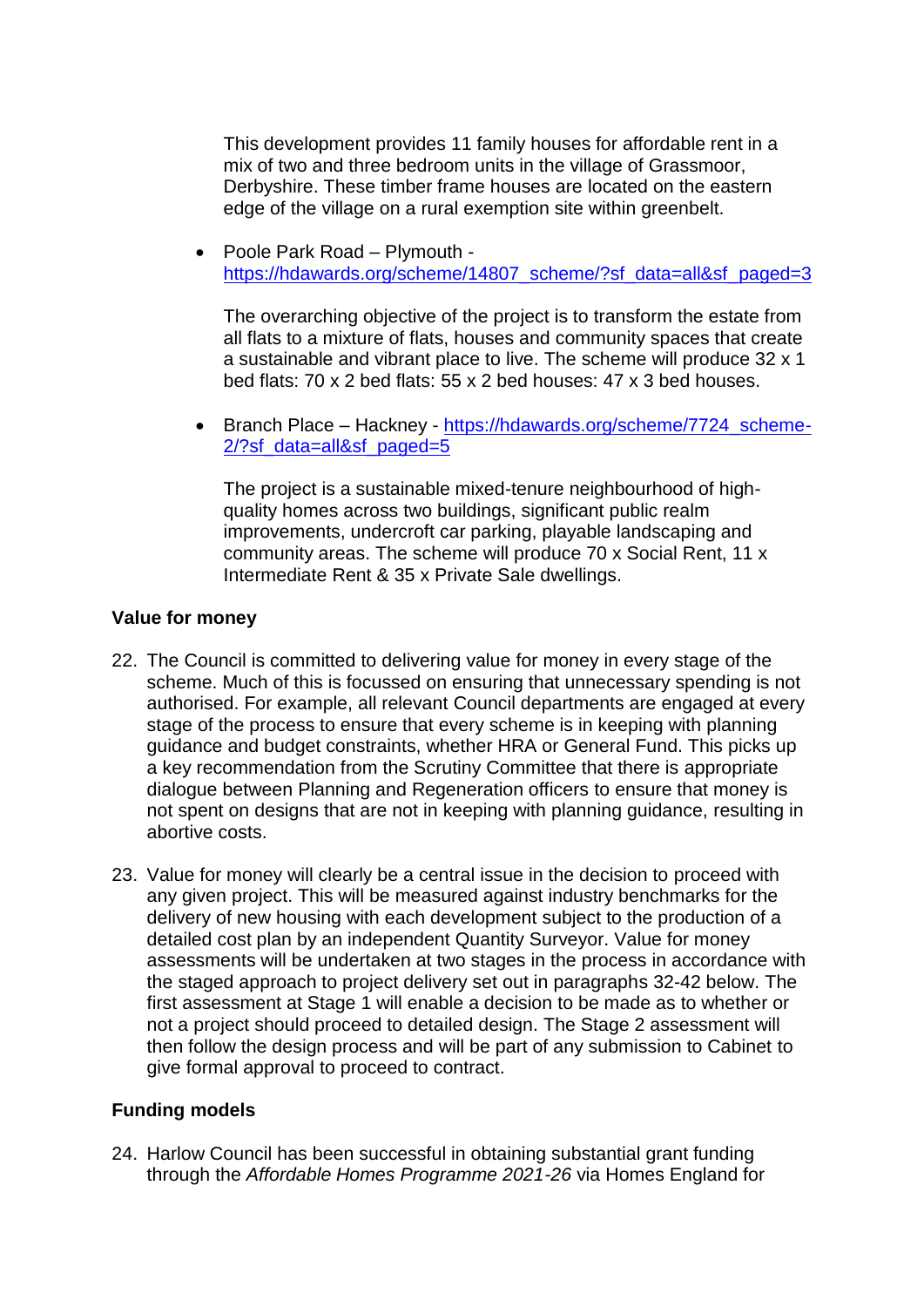Bushey Croft. Further funding will be applied for to develop the Council's future programme.

- 25. Right-to-Buy receipts can also be used towards scheme costs, however, these are capped at 40% and cannot be used alongside Homes England Funding. The most appropriate funding mechanism will be used according to the nature of each development.
- 26. The Council also has access to funding from S106 commuted sums. These can be paid by developers in lieu of affordable housing on a development site, where it is felt that it is not appropriate or feasible to provide on-site affordable housing. This can cover the full cost of a scheme providing it is delivering appropriate tenure housing within the Harlow area.
- 27. It is proposed that the Council now actively pursue a policy of seeking to secure further commuted sums via S106 negotiations for private developments. Where prudent to do so, funds of this type could replace fully or in part, the delivery requirement of specific tenure accommodation within these schemes. This will not be appropriate in all cases since on larger scale developments it is desirable to have an on-site mix of housing, including affordable housing, to ensure a balanced community. However, on some developments, e.g. standalone flat block developments, it is difficult to obtain registered providers to manage the affordable housing component. In these cases, it is now proposed that the Council will increasingly seek cash contributions to support the Council's Council Housebuilding programme. In line with Local Plan policy and the Council's Affordable Housing Supplementary Planning Document, developers will need to agree with the Council that the right circumstances exist for off-site contributions.
- 28. Negotiations for commuted sums of this type would be predicated on a benefit comparison, where such funding would facilitate significant delivery within the Council House Building Programme to positively off-set the loss of alternative tenure delivery within the site.
- 29. Site viability and cost/value assessments will be used to ensure negotiations return the most advantageous outcome available to Harlow Council and its residents.
- 30. Additionally, funding for new housebuilding is secured through borrowing via the Public Works Loan Board in dialogue with the Council's Finance team who review the best use of funding at the time of approval.
- 31. Other funding models are being explored for Phase 2 of the NHBP. These include Joint Venture Partnerships and other Government grant programmes.

### **Process of delivery**

32. A clear three-staged process of delivery will be developed for each scheme that is brought forward.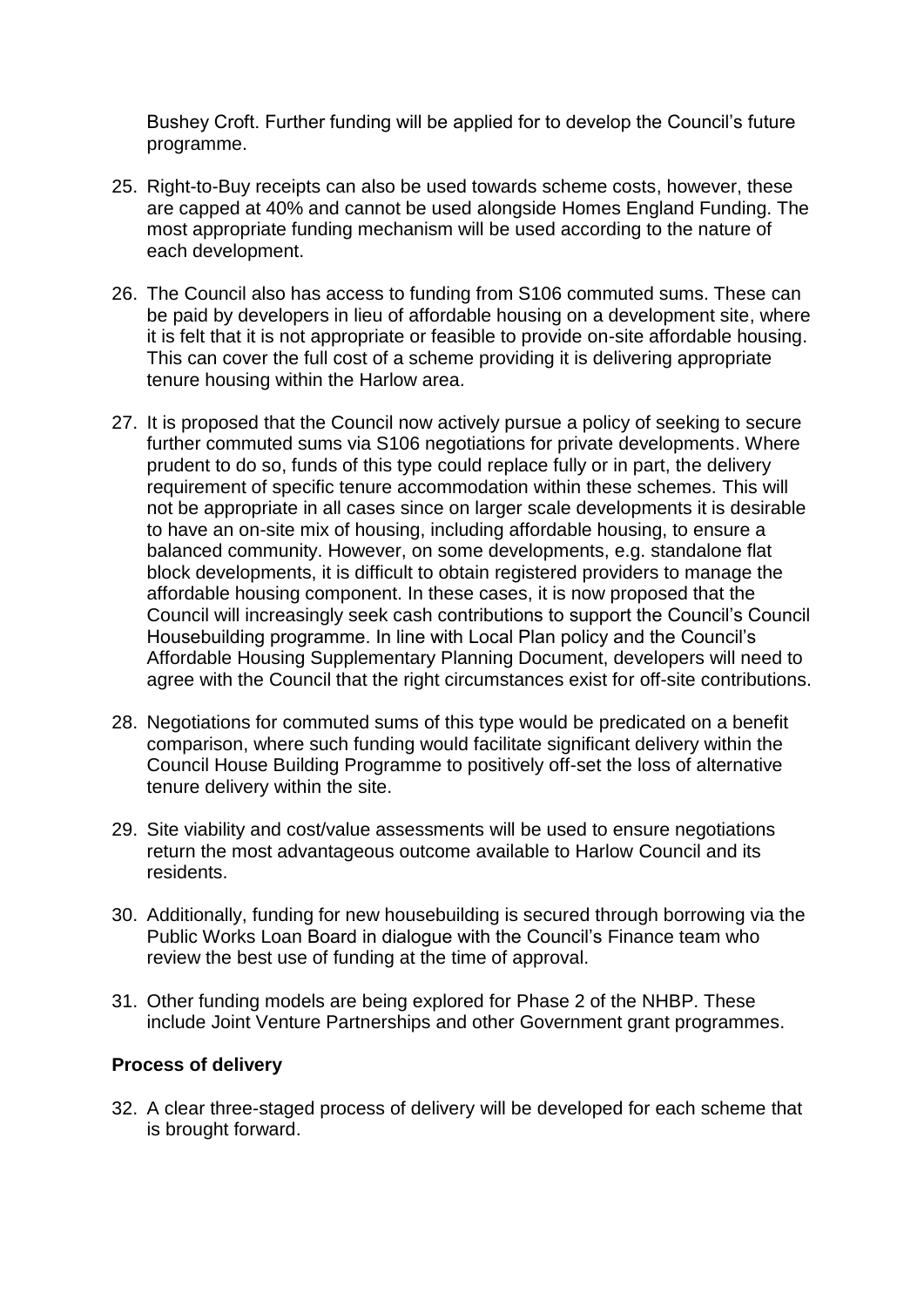## **Stage 1: Site Validation**

- 33. A Site Validation process is used to score each site/opportunity to evaluate if it is feasible/viable for development. Each potential site is visited by officers to obtain general principles of what could be built on each site subject to constraints and visible conditions. Each site is then subject to consideration for location, delivery level, topology, ground conditions/utilities and the impact on wildlife/nature as well as conducting local resident consultation.
- 34. Each potential scheme is then discussed with both Planning and Housing officers to ensure that initial thoughts for the site are at appropriate levels of development, in keeping with the local area, and will meet housing need before they are progressed. At this stage, initial financial viability and technical survey work will be done to ensure that no scheme progresses to the detailed design stage unless there is confidence that it is viable.
- 35. A Stage 1 report is produced, encompassing these considerations for presentation to the Director of Strategic Growth and Regeneration and the Portfolio Holder for Regeneration, in consultation with Housing and Finance officers, to decide whether to progress the scheme to stage 2.

## **Stage 2: Value for money, funding and approval**

- 36. Based on Site Validation report approval, officers from the relevant departments apply a value for money test and identify the most suitable funding method for the scheme. Following a procurement process, a contractor is selected, and a further Stage 2 report is presented to the Director of Strategic Growth and Regeneration, and Portfolio Holder for Regeneration with the proposed funding method, final design, proposed contractor and a clear demonstration of viability and value for money. It will be important during this process to ensure that the drive to deliver value for money does not compromise on quality.
- 37. The Stage 2 report is approved by the Director of Strategic Growth and Regeneration, and Portfolio Holder for Regeneration and is presented to Cabinet to change the use of the Council asset (where relevant) and approve the delivery of the scheme in line with the approved General Fund or HRA budgets.

# **Stage 3: Construction and delivery**

- 38. The process of building homes is complex and diverse, with many stages of design and approvals prior to construction and, ultimately, residents moving in.
- 39. The Council has experienced officers that can lead this process working alongside multi-disciplinary companies who, having been procured through the Council's contracting process, undertake the design work, submit planning applications and provide professional advice where needed.
- 40. The Council has an aspiration to procure a small number of local firms that can assist in designing and building new homes, understanding the local housing market and opportunities available along with helping the local economy. The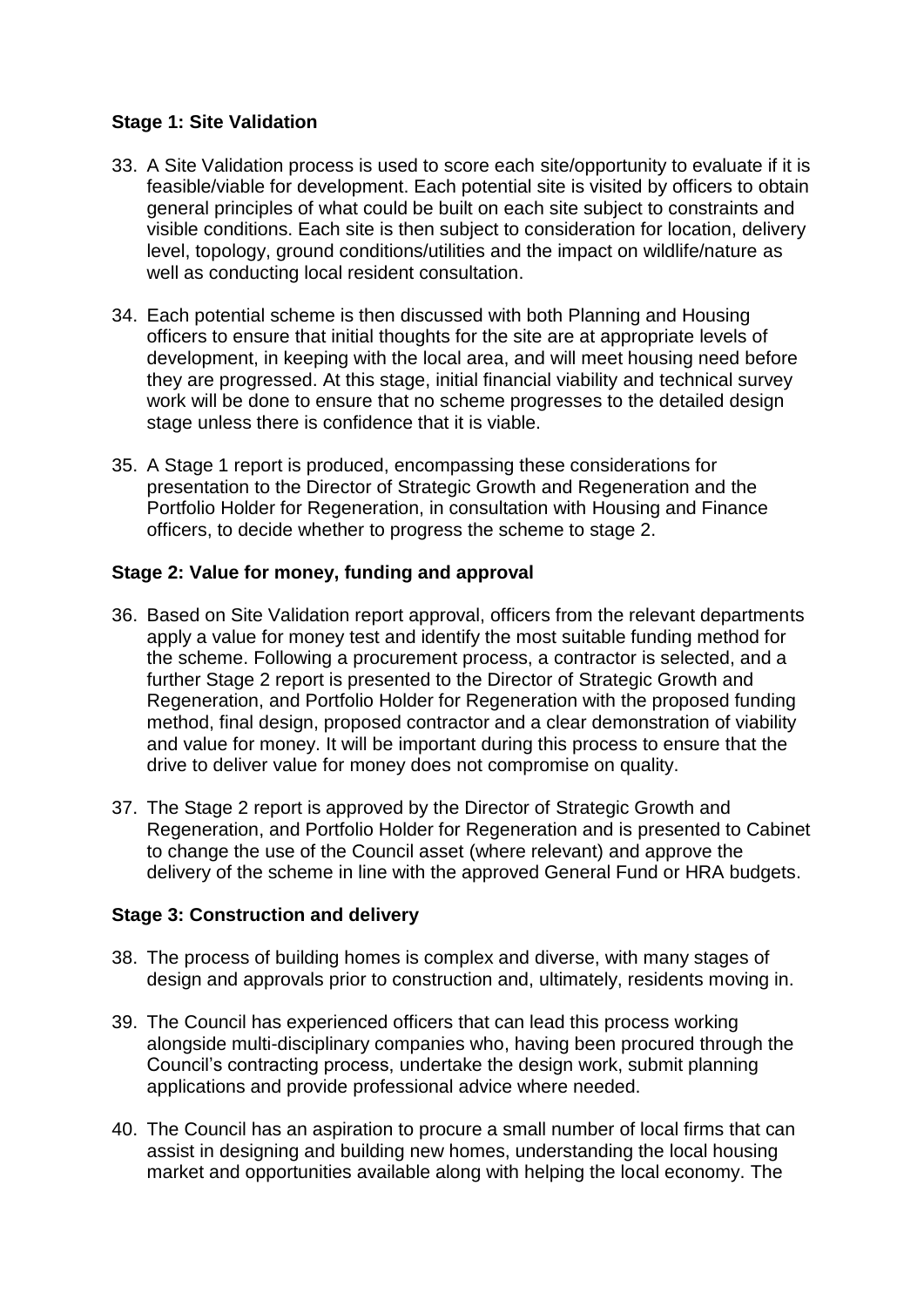housebuilding programme will actively seek to support local procurement opportunities.

- 41. The Council is now actively working to establish new options and approaches for housing development and delivery within the town and provide more cost effective and sustainable homes for our residents, meeting the tenure and dwelling types of need. This may include opportunities for partnerships and joint ventures where this will provide added value for the Council and local residents.
- 42. New project management and reporting systems, in line with construction industry norms, to increase effectiveness are now being introduced to provide appropriate monitoring processes. All developments will be subject to robust project management utilising all contractual mechanisms where necessary. Relevant project management training courses are being put in place to enhance and strengthen the officer team for the future as market and industry approaches change and adapt. This is in line with one of the Scrutiny Committee recommendations and it is intended to expand the size of the Council's housebuilding team during the course of 2022/23.

### **New House Building Programme**

- 43. The NHBP seeks to massively scale up the Council's housebuilding. It will use the new process set out, with the industry best practice to deliver homes for Harlow families, in the right places and of the highest standards. The Programme will actively seek to increase the range of housing types and to move beyond the delivery of 'standard' houses.
- 44. The NHBP has been broken down into two phases to reflect the Council's desire to meet the scale of ambition set out in the Council's Corporate Strategy. Whilst they do represent a different time scale, other differences between phase 1 and phase 2 include potential tenure types, potential funding methods, the requirement to purchase land and the scale of schemes.

#### **New House Building Programme Phase 1 (Appendix B)**

- 45. In December 2020 Harlow's Local Development Plan was adopted. One of its main aims is to ensure a sufficient supply of sustainable, high-quality homes across a range of tenures and types in the district to exceed Harlow's Objectively Assessed Housing Need and to help tackle affordability along with regenerating the town. The plan identified a number of Council owned sites that could deliver affordable housing.
- 46. All phase 1 schemes (as set out in Appendix B) are planned to be at stage 3 of the NHBP within the 2022-23 financial year. This means all schemes in phase 1 will be on site under construction in the 2022-23 financial year or early in 2023- 24.
- 47. Phase 1 is planned to deliver 99 new homes all for social rent. It includes a number of different property types including bungalows, flats and houses in order to meet value for money and local housing need.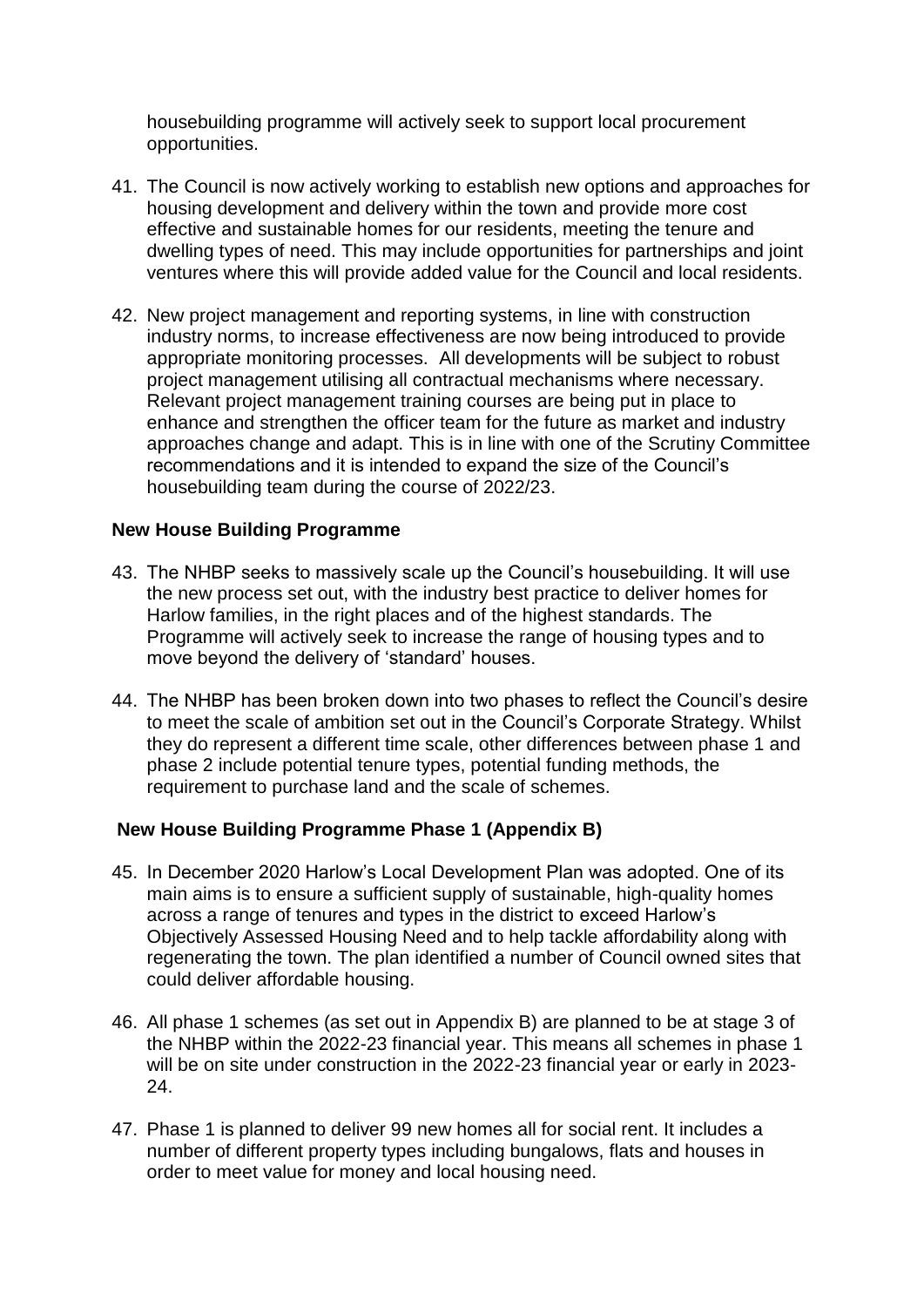# **New House Building Programme Phase 2 (Appendix C)**

- 48. Phase 2 of the NHBP is aimed at meeting the housing need for Harlow over the next five years. Work on phase 2 is being developed to identify additional potential sites, underutilised buildings and areas of land owned by the Council that would be suitable for new home developments. This work will continually review the needs defined by the current housing register and ensure scheme deliveries meet active requirements. An indicative phase 2 list is shown at Appendix C. This is not the limit of phase 2, but rather an indicative list of what has been identified to date. It is envisaged that a much larger number of sites will be identified, and it is possible that some of those on the list will not progress beyond outline feasibility.
- 49. Phase 2 will also identify estates and larger growth areas that provide renewal opportunities and broad redevelopment options. These schemes will require significant consultation and engagement with residents, Ward Councillors and other stakeholder groups. Such activities would also allow for the exploration of partnership opportunities with Landowners, Registered Providers and Developers where commercially prudent to do so to ensure successful delivery. Specific proposals will be brought back to Cabinet for approval as and when opportunities are developed and as part of the annual updated report to Cabinet.
- 50. Phase 2 will also explore the acquisition of land through the open market, auction or other opportunities in order to develop new Council housing.
- 51. These measures will provide a long-term programme for Council house delivery over the remainder of the Local Plan period to 2033.

### **NEXT STEPS**

- 52. Phase 1 of the NHBP is progressing at speed and individual schemes are expected to be presented to Cabinet in the coming months.
- 53. In line with one of the Scrutiny Committee recommendations a workshop event will be held in June 2022 for Members and Officers to better understand the site development process.
- 54. An annual report to Cabinet on the progress of the NHBP will be presented in March of each year to set out the detailed programme for the next two years as well as to report on progress.

### **IMPLICATIONS**

### **Strategic Growth and Regeneration**

The New House Building Programme will make a significant contribution towards the Council meeting its housing need and achieving growth targets. It will deliver regeneration of the town by providing greater opportunity for local residents and also enabling physical renewal. It will be delivered within a clear corporate governance framework ensuring value for money criteria are met.